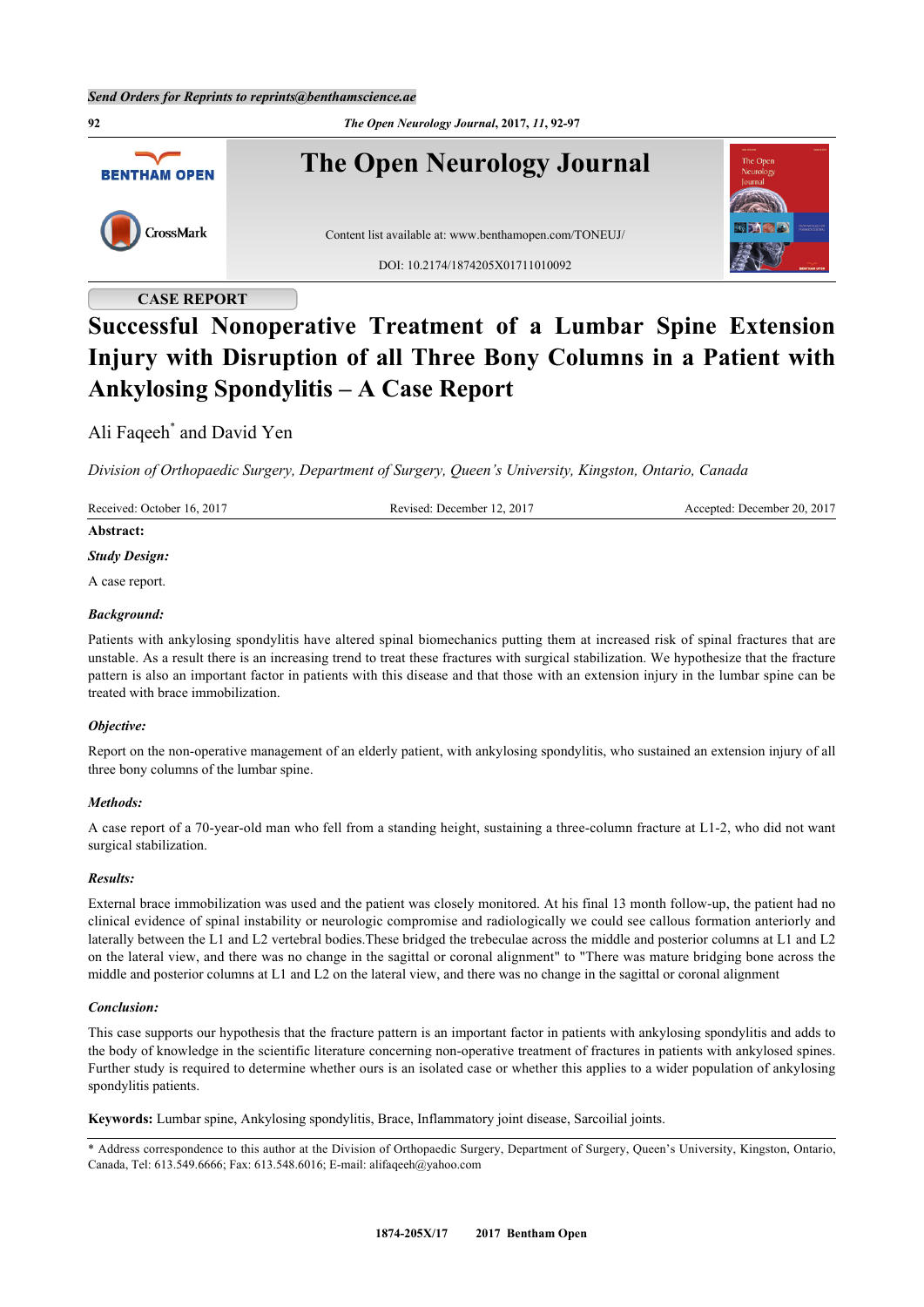# **1. INTRODUCTION**

Ankylosing spondylitis (AS) is a chronic inflammatory joint disease involving the spinal vertebra and the sacroiliac joints [\[1](#page-4-0)]. The mean prevalence of AS is 31.9 per 10,000 in North America [\[2](#page-4-1)]. Men are twice as likely to develop the disease compared to women, and 80% of cases develop AS before the age of 30 [\[3](#page-4-2), [4](#page-4-3)].

The altered biomechanics of the spine in patients with ankylosing spondylitis increase the incidence of spinal fractures and the risk of subsequent displacement and neurologic injury [[5,](#page-4-4) [6](#page-4-5)]. People with ankylosing spondylitis are four times more likely than the general population to sustain a spinal fracture, with a lifetime incidence ranging from 5% to 15% [[7\]](#page-4-6). The vast majority of these are 3 column injuries resulting in an unstable spine [[8\]](#page-4-7).

The altered spine biomechanics with high risk of neurologic compromise result in an increasing trend towards surgical stabilization approaches to vertebral fractures in patients with AS [\[9](#page-4-8) - [15](#page-5-0)]. However, these patients are at high risk of perioperative and operative complications [[16](#page-5-1) - [18](#page-5-2)] and therefore, non-surgical treatments, including bracing, traction, halo vest, and bedrest are used but typically only when surgical intervention would carry unacceptably high risk, or when the patient refuses surgical care[[19](#page-5-3)]. Altun and Yuksel reported good results in18 patients treated conservatively with only one resultant pseudarthrosis. The authors concluded that nonsurgical treatment could be considered [[20\]](#page-5-4). Kandziora advocates for prospective and perhaps randomized controlled studies comparing operative with conservative treatment in patients with ankylosing spinal disorders [[21\]](#page-5-5).

We report on a unique case of a patient with ankylosing spondylitis that sustained an extension injury of the lumbar spine (L1-2) with disruption to all three columns successfully treated with brace immobilization and followed with close and serial observation for 13 months.

#### **2. CASE REPORT**

A 70-year-old man presented to his local emergency department the day after sustaining a fall from a standing height. He complained of back pain but experienced no lower extremity numbness, weakness, or sciatica. On examination he was neurologically intact and ambulated without aids.

<span id="page-1-0"></span>Plain film xrays showed a 3 column fracture at L1-L2 and ankylosis of the spine compatible with ankylosing spondylitis Figs. (**[1](#page-1-0)**-**[3](#page-2-0)**). Further investigation with a CT scan showed that the fracture was an AO type C1 extension injury (Fig. **[4](#page-2-1)**).



**Fig. (1).** Arrows pointing to the anterior and middle column fracture areas on the initial lateral xray and follow up lateral xray.

Although surgery was discussed as a treatment option, the patient was not keen on operative stabilization of his fracture. In addition to the patient's wishes, we also took into consideration his age and comorbidities of emphasema and peripheral vascular disease in deciding on nonoperative treatment. Therefore, he was instructed to wear a Jewett back brace while standing or walking. The patient was further instructed to avoid exercises and heavy or repetitive use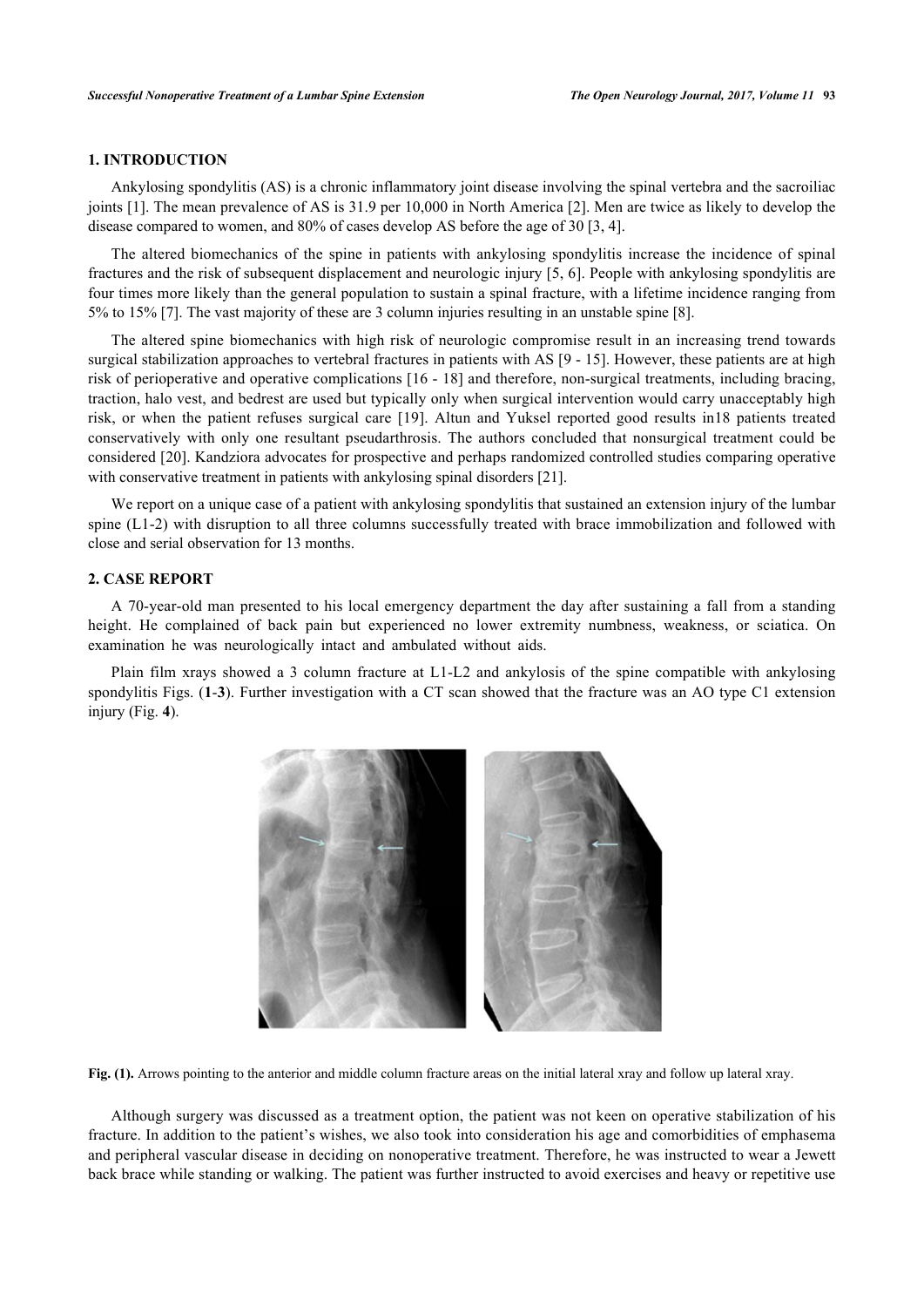#### **94** *The Open Neurology Journal, 2017, Volume 11 Faqeeh and Yen*

of his back. His treatment plan was to monitor his progression, both clinically and with xrays, at 5 weeks, 3 months, 6 months, 9 months and 13 months.

When the patient presented over time at follow-up clinics, he noted a steady continuous improvement in his back pain and his ability to function. At 3 months he was independent in activities of daily living, and had switched from his back brace to using a lumbosacral corset. At 6 months he was increasing his mobilization and was able to resume playing darts. At 9 months he reported exercising at the gym 3 times per week. At this time he also reported performing his activities of daily living with ease.

<span id="page-2-2"></span>At the final follow-up visit which occurred at 13 months, the patient had discontinued the use of his brace. He had increased his activity and reported experiencing only minor and transient back pain after using a shovel. He had no signs or symptoms of neurologic dysfunction. At this time his x-rays showed callous formation anteriorly and laterally between the L1 and L2 vertebral bodies Figs. (**[1](#page-1-0)** and **[3](#page-2-0)**), mature bridging bone across the middle and posterior columns at L1 and L2 on the lateral view Figs. (**[1](#page-1-0)** and **[2](#page-2-2)**). There was no change in the sagittal or coronal alignments (Figs. **[1](#page-1-0)** & **[3](#page-2-0)**).



**Fig. (2).** Arrows pointing to the posterior column fracture areas on the initial lateral xray and follow up lateral xray.

<span id="page-2-1"></span><span id="page-2-0"></span>

**Fig. (3).** Arrows pointing to the fracture areas on the initial AP xray and follow up AP xray.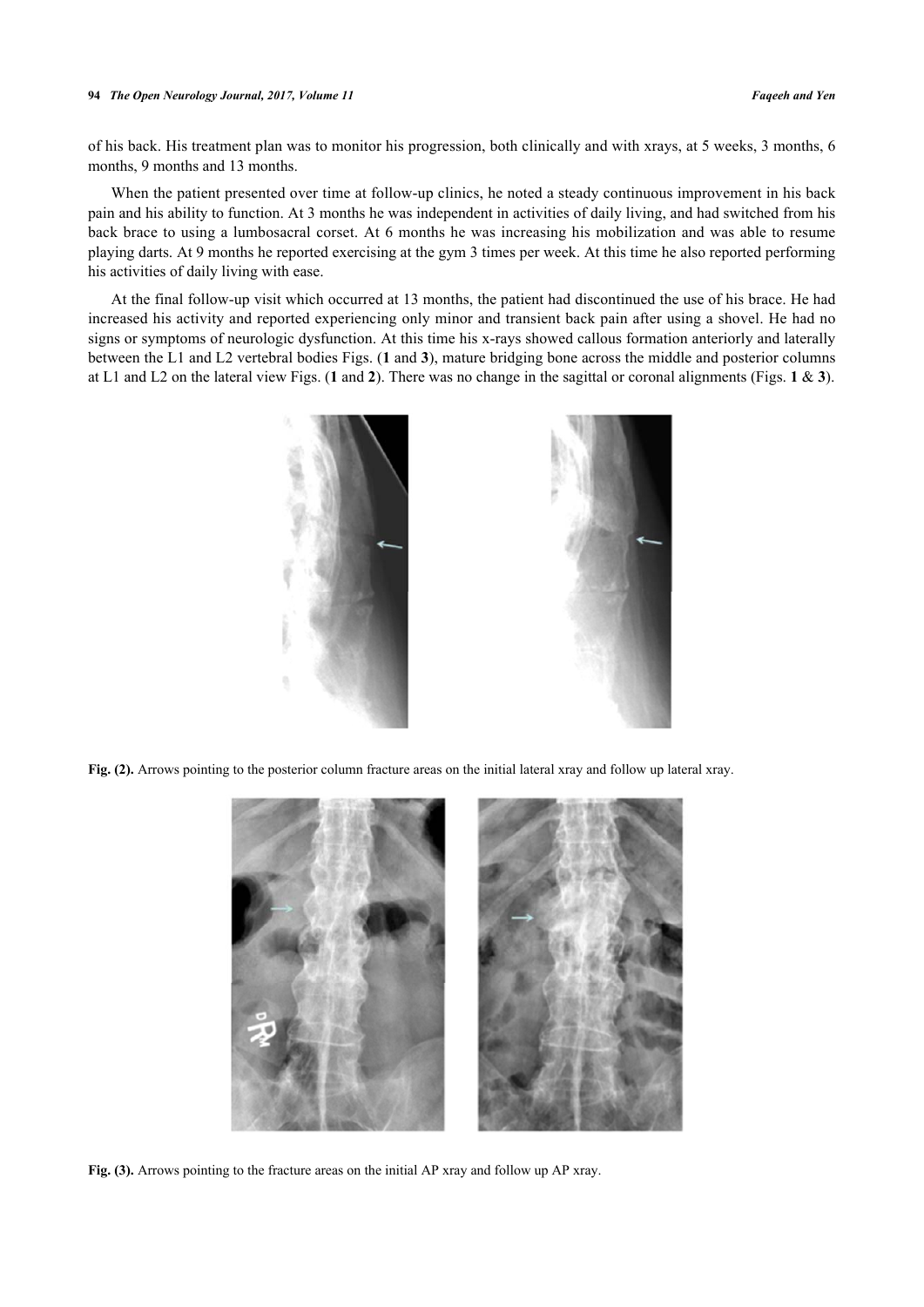

**Fig. (4).** Initial CT scan sagittal and coronal reconstruction.

#### **3. DISCUSSION**

There is a move to operative over non-surgical treatment in AS patients with spine fractures due to the risk of subsequent displacement and neurologic injury [\[5](#page-4-4)]. Trent *et al.* [\[13](#page-4-9)] reported their experience with 7 AS patients over 8 years having thoracolumbar fractures. They concluded that shear injuries require surgery as soon as medically possible. However, none of their patients had extension injuries. Lu *et al*. [[14\]](#page-5-6) reported on 25 AS patients collected over 12.5 years, 14 treated surgically and 11 conservatively. They conclude that AS patients with unstable spinal fractures could benefit from early diagnosis and surgical treatment. However, none of their conservatively treated patients were extension type injuries in the lumbar spine. Westerveld *et al*. [[9\]](#page-4-8) reported on 14 AS patients collected over 7 years, 8 treated surgically and 6 conservatively. They concluded that surgical treatment may be beneficial for those with 3 column fractures. It is unclear whether any of the patients treated non-operatively had fractures in the lumbar spine. Whang *et al.* [[15\]](#page-5-0) reported on 12 AS patients over 6 years, 10 treated surgically and 2 conservatively. None of their 12 patient had fractures involving the lumbar spine. Altun and Yuksel [\[20\]](#page-5-4) reported their experience with 30 patients over 13 years, 18 treated conservatively and 12 operatively. Only 1 of their patients had a lumbar fracture and they were treated operatively. Therefore, despite the authors' enthusiasm for surgical treatment, it is not clear from the literature that non-operative management of extension injuries in the lumbar spine will not be successful.

Shen and Samartzis [[22\]](#page-5-7) have reported successful non-surgical treatment of a neurologically intact elderly patient with AS who sustained an unstable, three-column flexion-distraction injury at T5. The authors used this case to highlight the concept of a fourth column providing stability to the fractures spine, which is specific to the thoracic spine and consists of the rib-sternal complex. Our case is unique because the fracture was an extension injury and appeared in the lumbar spine (L1-2). Instead of a rib-sternal complex providing stability, we believe that the intact posterior paraspinal muscles acted as a hinge to prevent posterior opening and translation. This gave the fracture some stability and with added support from the brace, allowed the patient over time to return to full regular function without clinical or radiologic evidence of spinal instability or neurologic dysfunction. We consider this to be a successful outcome. To the best of our knowledge, ours is the first reported case with such a result in a neurologically intact AS patient who sustained an extension lumbar spine injury and was subsequently treated with brace immobilization.

### **CONCLUSION**

We describe a case of successful non-surgical management of an AS patient that sustained an extension injury of the lumbar spine with disruption to all three columns. This case supports our hypothesis that the fracture pattern is an important factor in patients with ankylosing spondylitis and that those with an extension injury in the lumbar spine can be treated with brace immobilization. Further research is required to determine whether ours is an isolated case or whether this applies to a wider population of ankylosing spondylitis patients.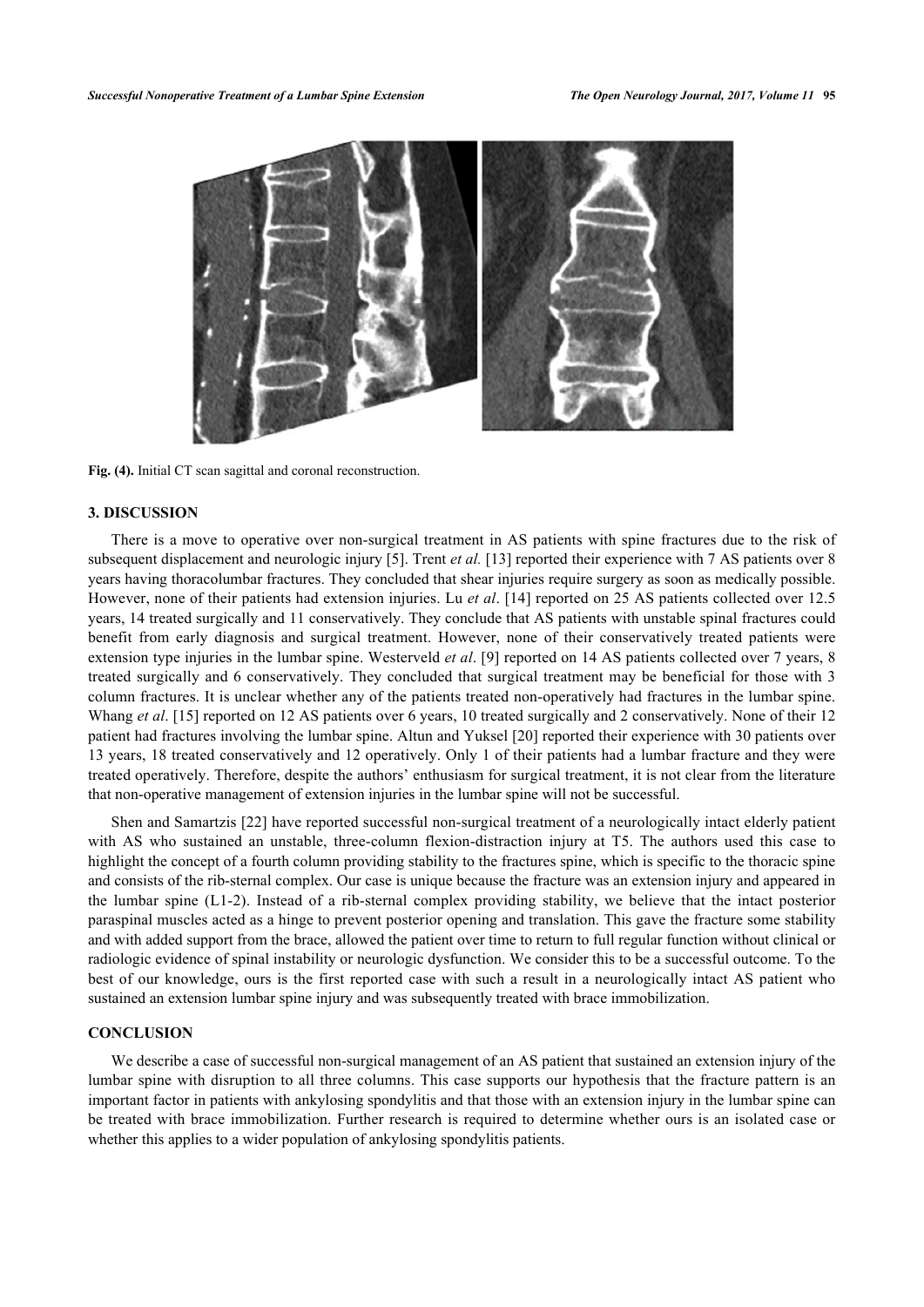# **ETHICS APPROVAL AND CONSENT TO PARTICIPATE**

The Queen's University Health Sciences and Affiliated Teaching Hospitals Research Ethics Board (HSREB) has reviewed the application and granted ethics clearance for the documents.

# **HUMAN AND ANIMAL RIGHTS**

The HSREB operates in compliance with, and is constituted in accordance with, the requirements of the Tri-Council Policy Statement: Ethical Conduct for Research Involving Humans (TCPS 2).

#### **CONSENT FOR PUBLICATION**

The singed patient consent has been received.

# **CONFLICT OF INTEREST**

The authors declare no conflict of interest, financial or otherwise.

#### **ACKNOWLEDGEMENTS**

Declared none.

# **REFERENCES**

- <span id="page-4-0"></span>[1] Braun J, Sieper J. Ankylosing spondylitis. Lancet 2007; 369(9570): 1379-90. [\[http://dx.doi.org/10.1016/S0140-6736\(07\)60635-7\]](http://dx.doi.org/10.1016/S0140-6736(07)60635-7) [PMID: [17448825](http://www.ncbi.nlm.nih.gov/pubmed/17448825)]
- <span id="page-4-1"></span>[2] Dean LE, Jones GT, MacDonald AG, Downham C, Sturrock RD, Macfarlane GJ. Global prevalence of ankylosing spondylitis. Rheumatology (Oxford) 2014; 53(4): 650-7. [\[http://dx.doi.org/10.1093/rheumatology/ket387](http://dx.doi.org/10.1093/rheumatology/ket387)] [PMID: [24324212\]](http://www.ncbi.nlm.nih.gov/pubmed/24324212)
- <span id="page-4-2"></span>[3] Brown MA. Progress in spondylarthritis. Progress in studies of the genetics of ankylosing spondylitis. Arthritis Res Ther 2009; 11(5): 254. [\[http://dx.doi.org/10.1186/ar2692](http://dx.doi.org/10.1186/ar2692)] [PMID: [19886979\]](http://www.ncbi.nlm.nih.gov/pubmed/19886979)
- <span id="page-4-3"></span>[4] Dillon CF, Hirsch R. The United States National Health and Nutrition Examination Survey and the epidemiology of ankylosing spondylitis. Am J Med Sci 2011; 341(4): 281-3. [\[http://dx.doi.org/10.1097/MAJ.0b013e31820f8c83\]](http://dx.doi.org/10.1097/MAJ.0b013e31820f8c83) [PMID: [21358307](http://www.ncbi.nlm.nih.gov/pubmed/21358307)]
- <span id="page-4-4"></span>[5] Werner BC, Samartzis D, Shen FH. Spinal fractures in patients with ankylosing spondylitis: Etiology, diagnosis and management. J Am Acad Orthop Surg 2016; 24(4): 241-9. [\[http://dx.doi.org/10.5435/JAAOS-D-14-00149](http://dx.doi.org/10.5435/JAAOS-D-14-00149)] [PMID: [26890162](http://www.ncbi.nlm.nih.gov/pubmed/26890162)]
- <span id="page-4-5"></span>[6] Samartzis D, Anderson DG, Shen FH. Multiple and simultaneous spine fractures in ankylosing spondylitis: Case report. Spine 2005; 30(23): E711-5.
	- [\[http://dx.doi.org/10.1097/01.brs.0000188272.19229.74\]](http://dx.doi.org/10.1097/01.brs.0000188272.19229.74) [PMID: [16319741](http://www.ncbi.nlm.nih.gov/pubmed/16319741)]
- <span id="page-4-6"></span>[7] Patni N, Shah A, Rangarajan V, Goel A. Successful management of a cervical fracture in a patient with ankylosing spondylitis by a posterior approach. J Craniovertebr Junction Spine 2015; 6(4): 227-9. [\[http://dx.doi.org/10.4103/0974-8237.167891](http://dx.doi.org/10.4103/0974-8237.167891)] [PMID: [26692706](http://www.ncbi.nlm.nih.gov/pubmed/26692706)]
- <span id="page-4-7"></span>[8] Mrabet D, Alaya Z, Mizouni H, *et al.* Spine fracture in patient with ankylosing spondylitis: A case report. Ann Phys Rehabil Med 2010; 53(10): 643-9. [\[http://dx.doi.org/10.1016/j.rehab.2010.09.008\]](http://dx.doi.org/10.1016/j.rehab.2010.09.008) [PMID: [21030329](http://www.ncbi.nlm.nih.gov/pubmed/21030329)]
- <span id="page-4-8"></span>[9] Westerveld LA, Verlaan JJ, Oner FC. Spinal fractures in patients with ankylosing spinal disorders: A systematic review of the literature on treatment, neurological status and complications. Eur Spine J 2009; 18(2): 145-56. [\[http://dx.doi.org/10.1007/s00586-008-0764-0\]](http://dx.doi.org/10.1007/s00586-008-0764-0) [PMID: [18791749](http://www.ncbi.nlm.nih.gov/pubmed/18791749)]
- [10] El Tecle NE, Abode-Iyamah KO, Hitchon PW, Dahdaleh NS. Management of spinal fractures in patients with ankylosing spondylitis. Clin Neurol Neurosurg 2015; 139: 177-82. [\[http://dx.doi.org/10.1016/j.clineuro.2015.10.014](http://dx.doi.org/10.1016/j.clineuro.2015.10.014)] [PMID: [26513429\]](http://www.ncbi.nlm.nih.gov/pubmed/26513429)
- [11] Lukasiewics AM, Bohl DD, Varthi AG, *et al.* Spinal e fracture in patient with ankylosing spondylitis: Cohort definitions, distribution of injuries and hospital outcomes 2016; 41(3): 191-6.
- [12] Christie SD, Song J, Fessler RG. Fractures of the upper thoracic spine: Approaches and surgical management. Clin Neurosurg 2005; 52: 171-6. [PMID: [16626068\]](http://www.ncbi.nlm.nih.gov/pubmed/16626068)
- <span id="page-4-9"></span>[13] Trent G, Armstrong GW, O'Neil J. Thoracolumbar fractures in ankylosing spondylitis. High-risk injuries. Clin Orthop Relat Res 1988; 227(227): 61-6. [PMID: [3276425\]](http://www.ncbi.nlm.nih.gov/pubmed/3276425)